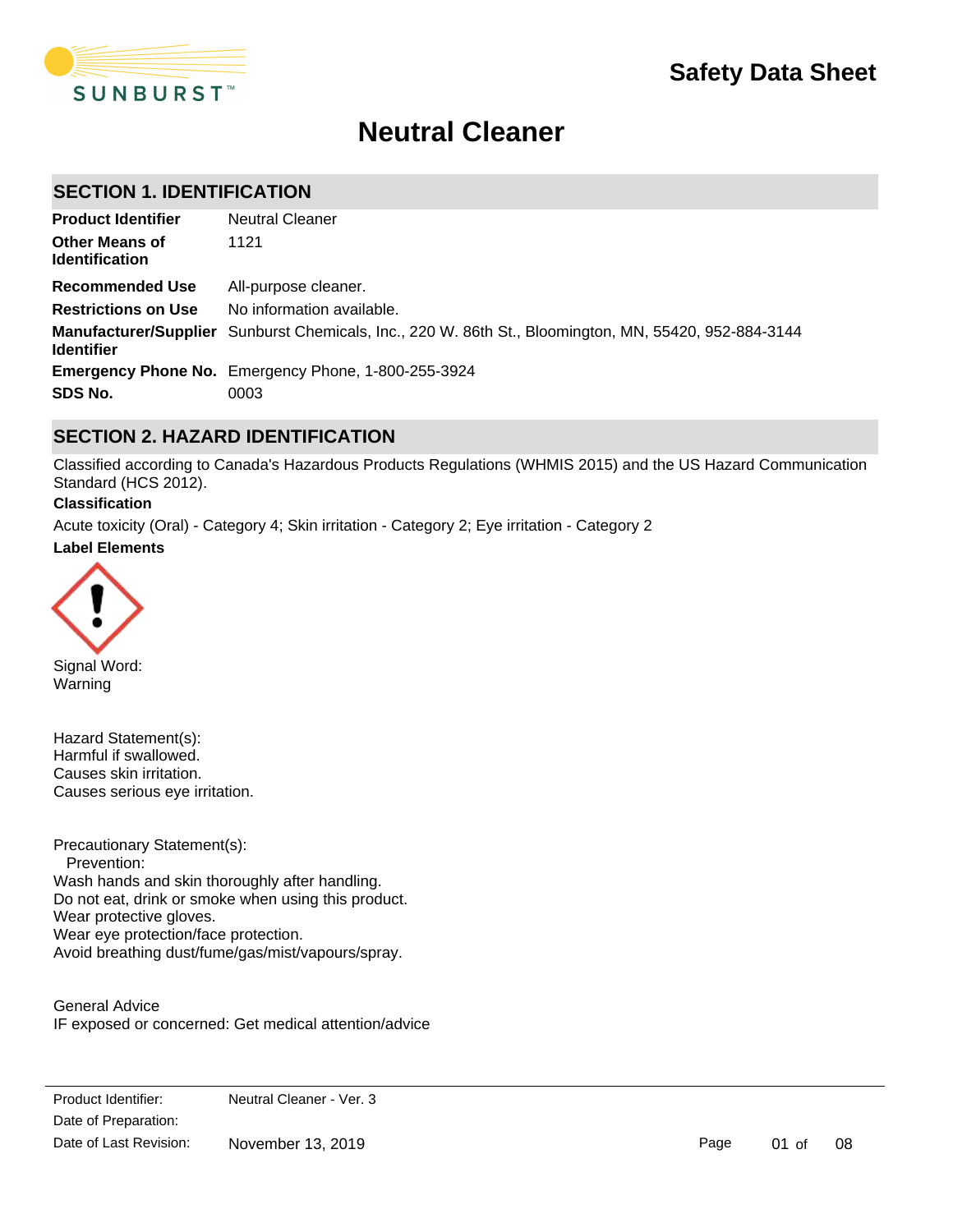Eyes

IF IN EYES: Rinse cautiously with water for several minutes. Remove contact lenses, if present and easy to do. Continue rinsing.

If eye irritation persists: Get medical advice/attention.

**Skin** 

IF ON SKIN: Wash with plenty of water. Take off contaminated clothing and wash it before reuse. If skin irritation occurs: Get medical advice/attention.

Inhalation IF INHALED: If breathing is difficult, remove person to fresh air and keep comfortable for breathing.

Ingestion IF SWALLOWED: Rinse mouth. Do NOT induce vomiting.

 Storage: Store locked up.

Store in a well-ventilated place. Keep container tightly closed.

Disposal:

Dispose of contents and container in accordance with local, regional, national and international regulations. **Other Hazards**

# Not applicable.

-----------------------------------------------------------------------------------------------------------

### PRODUCT AT USE DILUTION

Classification Category of Use Dilution: Not hazardous at use dilution.

Signal Word None.

Precautionary Statement(s): Prevention: Wash hands and skin thoroughly after handling.

General Response: Get medical advice/ attention if you feel unwell

Storage: Store in accordance with local regulations.

# **SECTION 3. COMPOSITION/INFORMATION ON INGREDIENTS**

------------------------------------------------------------------------------------------------------------.

| <b>Chemical Name</b>                                          | <b>CAS No.</b> | %         | <b>Other Identifiers Other Names</b> |  |
|---------------------------------------------------------------|----------------|-----------|--------------------------------------|--|
| Mixed Ethoxylated Alcohol                                     | proprietary    | 60-80     |                                      |  |
| Benzenesulphonic acid, C10-C13<br>alkyl derivs., sodium salts | 68411-30-3     | $10 - 25$ |                                      |  |
| 2-propenoic acid, homopolymer,<br>sodium salt                 | 9003-04-7      | $5-10$    |                                      |  |

Date of Preparation: Product Identifier: Neutral Cleaner - Ver. 3 Date of Last Revision: November 13, 2019

Page 02 of 08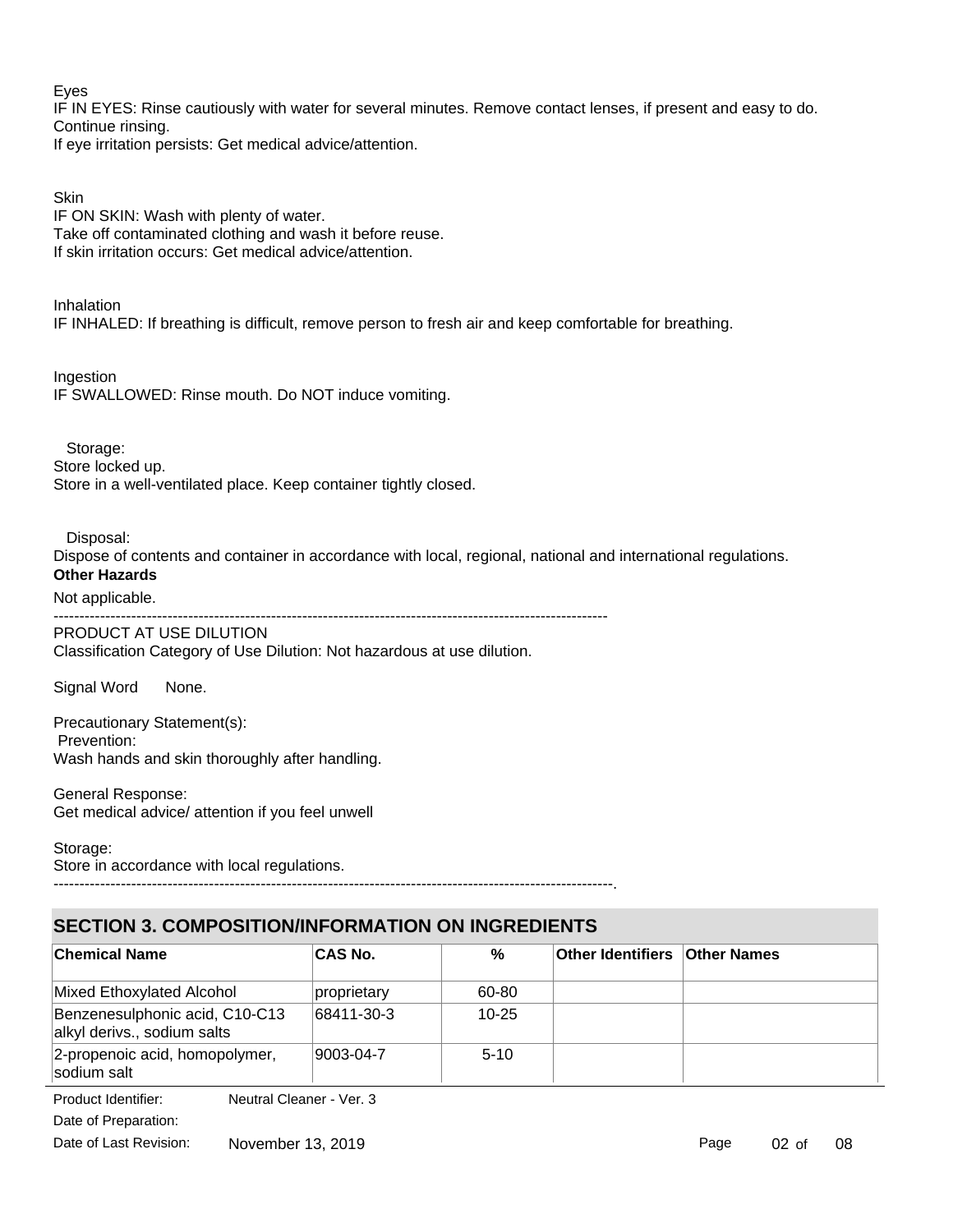| Fradrance.<br>∽              | propri<br>one<br>∠ıal⊻ | $\sim$ $-$<br>∽-<br>U.O |  |
|------------------------------|------------------------|-------------------------|--|
| 25<br>∣Acid<br>areen<br>____ | . .                    | :00                     |  |

### **Notes**

PRODUCT AT USE DILUTION

Contains ingredients listed above at weight % less than 0.5%

PRODUCT AT USE DILUTION No hazardous ingredients at dilution level.

# **SECTION 4. FIRST-AID MEASURES**

### **First-aid Measures**

### **Inhalation**

Remove source of exposure or move to fresh air. Get medical advice or attention if you feel unwell or are concerned.

### **Skin Contact**

Wash gently and thoroughly with lukewarm, gently flowing water and mild soap for 5 minutes.

### **Eye Contact**

Immediately rinse the contaminated eye(s) with lukewarm, gently flowing water for 15-20 minutes, while holding the eyelid(s) open. If eye irritation persists, get medical advice or attention.

----------------------------------------------------------------------------------------------------------.

### **Ingestion**

Do NOT induce vomiting. Drink plenty of water. Never give anything by mouth to an unconscious person. If symptoms persist, call a physician.

#### **First-aid Comments**

Get medical advice or attention if you feel unwell or are concerned.

----------------------------------------------------------------------------------------------------------

PRODUCT AT USE DILUTION EYE CONTACT: Rinse with plenty of water.

SKIN CONTACT: Rinse with plenty of water.

INHALATION: Get medical attention if symptoms occur.

INGESTION:

Rinse mouth. Get medical attention if symptoms occur.

### **Most Important Symptoms and Effects, Acute and Delayed**

None known.

### **Immediate Medical Attention and Special Treatment**

### **Special Instructions**

Treat symptomatically.

# **SECTION 5. FIRE-FIGHTING MEASURES**

### **Extinguishing Media**

### **Suitable Extinguishing Media**

Water. Carbon dioxide (CO 2 ). Dry chemical.

### **Unsuitable Extinguishing Media**

None known.

Date of Preparation: Product Identifier: Neutral Cleaner - Ver. 3 Date of Last Revision: November 13, 2019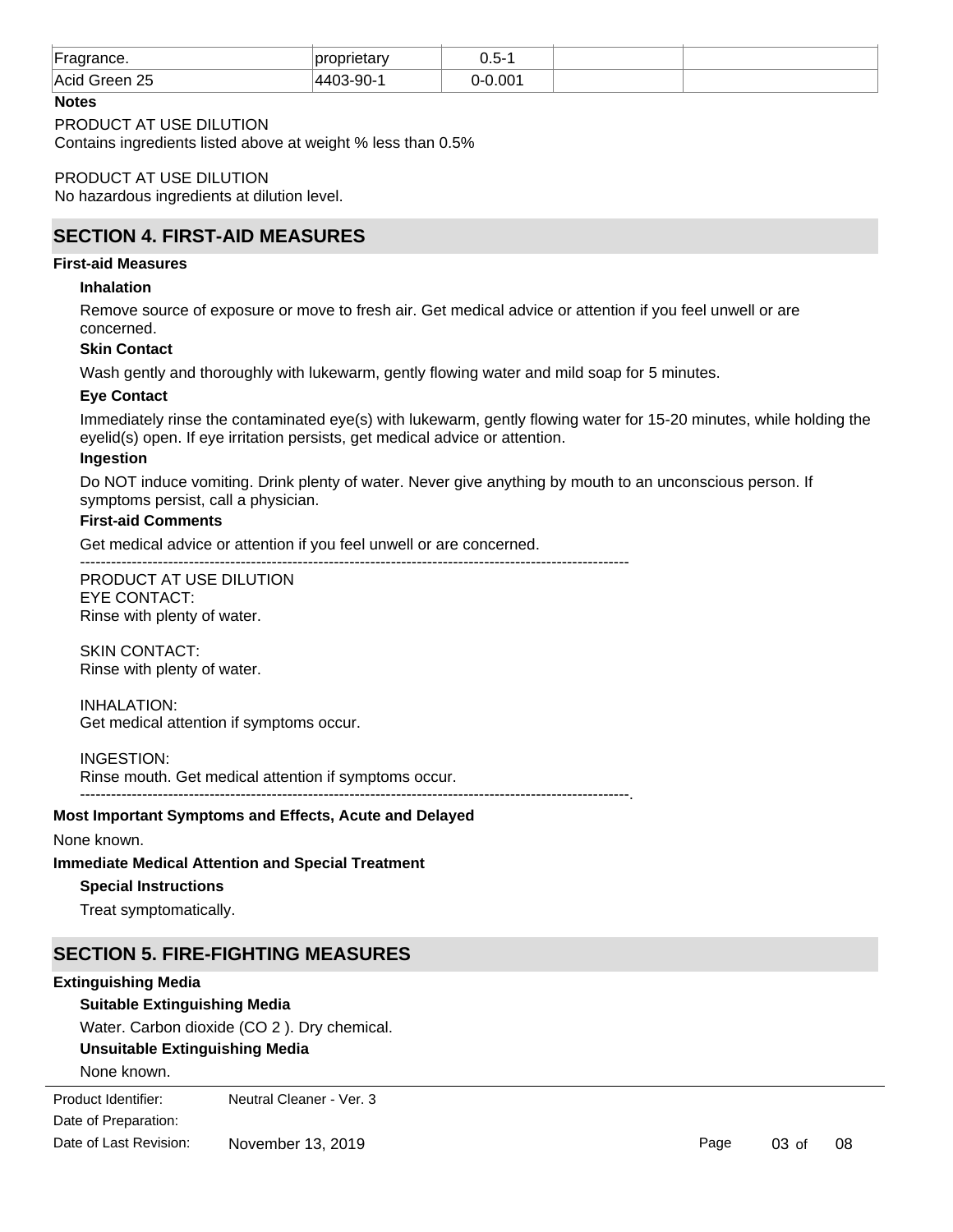### **Specific Hazards Arising from the Product**

Not sensitive to static discharge. Not sensitive to mechanical Impact.

### **Special Protective Equipment and Precautions for Fire-fighters**

As in any fire, wear self-contained breathing apparatus pressure-demand, MSHA/NIOSH (approved or equivalent) and full protective gear.

As in any fire, wear self-contained breathing apparatus pressure-demand, MSHA/NIOSH (approved or equivalent) and full protective gear.

# **SECTION 6. ACCIDENTAL RELEASE MEASURES**

### **Personal Precautions, Protective Equipment, and Emergency Procedures**

Avoid contact with eyes. If spilled, take caution, as material can cause surfaces to become very slippery.

#### **Environmental Precautions**

Avoid release to the environment. Collect spillage. See Section 12 for additional Ecological Information. Dispose of contents/container to an approved waste disposal plant.

### **Methods and Materials for Containment and Cleaning Up**

Contain and soak up spill with absorbent that does not react with spilled product.

Collect and reuse if possible. Following product recovery, flush area with water.

### **Other Information**

----------------------------------------------------------------------------------------------------------

### PRODUCT AT USE DILUTION

Personal precautions, protective equipment and emergency procedures: Avoid contact with skin, eyes and clothing. Do not breathe spray mist. Solution can cause surfaces to become slippery

Environmental precautions:

Avoid release to the environment. Rinse or mop up use solutions. Solutions may be flushed down sanitary sewer drains.

Methods and materials for containment and cleaning up:

Prevent further leakage and leakage, mop or wipe up spilled solution. Rinse to drain.

----------------------------------------------------------------------------------------------------------.

# **SECTION 7. HANDLING AND STORAGE**

### **Precautions for Safe Handling**

Handle in accordance with good industrial hygiene and safety practice. Avoid contact with eyes.

#### **Conditions for Safe Storage**

Keep container tightly closed. Keep container closed when not in use. Keep out of the reach of children.

----------------------------------------------------------------------------------------------------------

### PRODUCT AT USE DILUTION Precautions for Safe Handling: Wash hands after handling. Handle in accordance with good industrial hygiene and safety practice.

Conditions for Safe Storage: Keep out of reach of children. Store in suitable labeled containers. ----------------------------------------------------------------------------------------------------------.

# **SECTION 8. EXPOSURE CONTROLS/PERSONAL PROTECTION**

A5 = Not suspected as a human carcinogen.

### **Appropriate Engineering Controls**

**Individual Protection Measures**

Provide eyewash in work area, if contact or splash hazard exists.

Date of Preparation: Product Identifier: Neutral Cleaner - Ver. 3 Date of Last Revision: November 13, 2019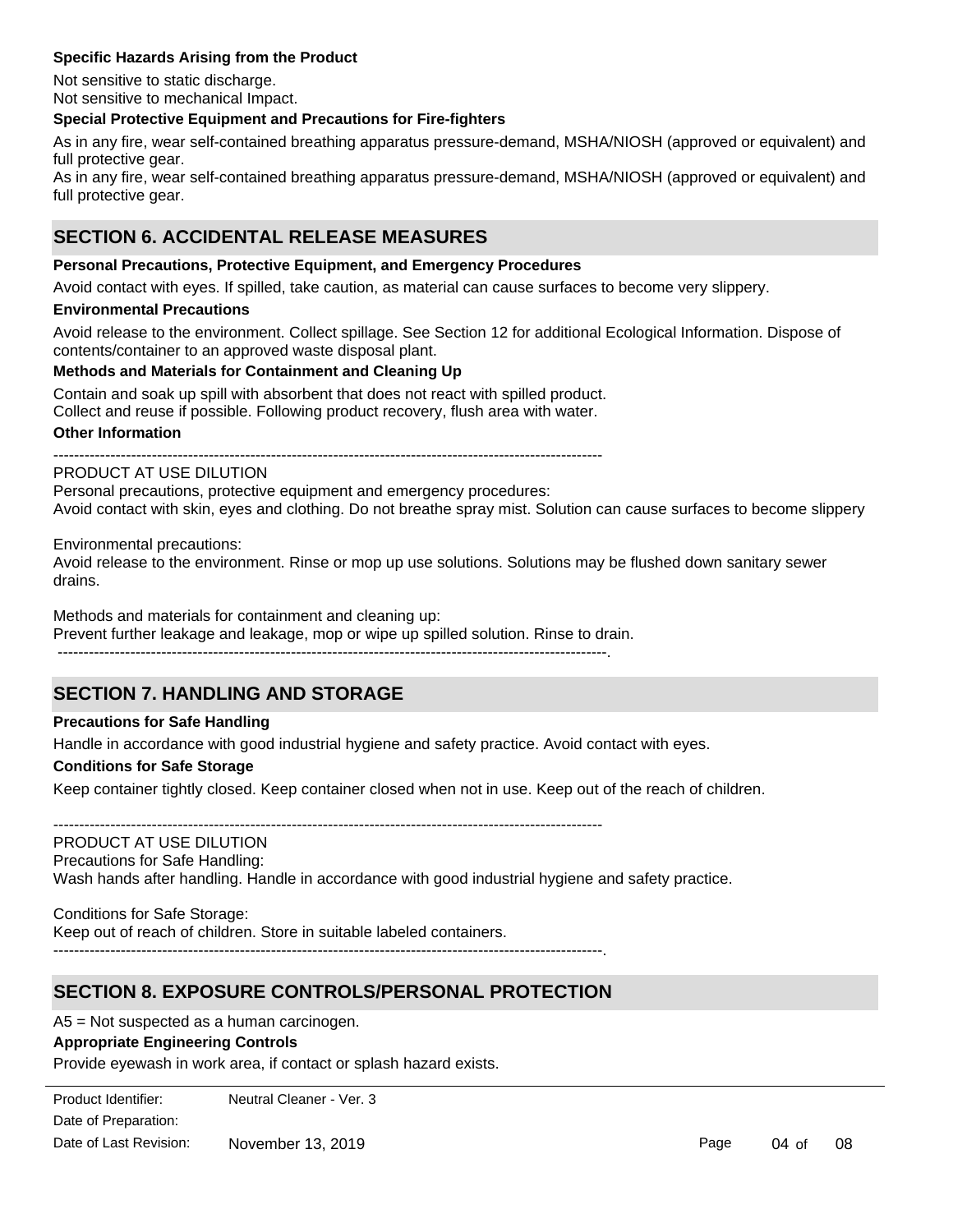### **Individual Protection Measures**

### **Eye/Face Protection**

Wear chemical safety goggles.

### **Skin Protection**

Not required, if used as directed. Rubber or vinyl gloves recommended when handling solid chemicals.

### **Respiratory Protection**

Not normally required if product is used as directed. If exposure limits are exceeded or irritation is experienced, NIOSH/MSHA approved respiratory protection should be worn.

# **SECTION 9. PHYSICAL AND CHEMICAL PROPERTIES**

| <b>Basic Physical and Chemical Properties</b>                |                                                      |
|--------------------------------------------------------------|------------------------------------------------------|
| Appearance                                                   | Green.                                               |
| Odour                                                        | Floral                                               |
| <b>Odour Threshold</b>                                       | Not available                                        |
| pH                                                           | Not available                                        |
| <b>Melting Point/Freezing Point</b>                          | 60 °C (140 °F) (melting); Not applicable (freezing)  |
| <b>Initial Boiling Point/Range</b>                           | Not available                                        |
| <b>Flash Point</b>                                           | Not available                                        |
| <b>Evaporation Rate</b>                                      | Not applicable                                       |
| <b>Flammability (solid, gas)</b>                             | Not applicable                                       |
| <b>Upper/Lower Flammability or</b><br><b>Explosive Limit</b> | Not applicable (upper); Not applicable (lower)       |
| <b>Vapour Pressure</b>                                       | Not applicable                                       |
| Vapour Density (air = 1)                                     | Not applicable                                       |
| <b>Relative Density (water = 1)</b>                          | Not available                                        |
| <b>Solubility</b>                                            | Soluble in water; Not available (in other liquids)   |
| <b>Partition Coefficient,</b><br>n-Octanol/Water (Log Kow)   | Not applicable                                       |
| <b>Auto-ignition Temperature</b>                             | Not applicable                                       |
| <b>Decomposition Temperature</b>                             | Not available                                        |
| <b>Viscosity</b>                                             | Not applicable (kinematic); Not applicable (dynamic) |
| <b>Other Information</b>                                     |                                                      |
| <b>Physical State</b>                                        | Solid                                                |
| <b>Use Dilution</b>                                          | Use dilution pH is 7.0 - 9.0 pH                      |
| <b>VOC Content</b>                                           | $VOC$ Content $(\%) =$<br>0%                         |

# **SECTION 10. STABILITY AND REACTIVITY**

| <b>Reactivity</b>                         |                                                           |
|-------------------------------------------|-----------------------------------------------------------|
| None known.                               |                                                           |
| <b>Chemical Stability</b>                 |                                                           |
| Normally stable.                          |                                                           |
| <b>Possibility of Hazardous Reactions</b> |                                                           |
|                                           | None expected under normal conditions of storage and use. |
| <b>Conditions to Avoid</b>                |                                                           |
| None known.                               |                                                           |
| <b>Incompatible Materials</b>             |                                                           |
| None known.                               |                                                           |
| Product Identifier:                       | Neutral Cleaner - Ver. 3                                  |
| Date of Preparation:                      |                                                           |
| Date of Last Revision:                    | November 13, 2019                                         |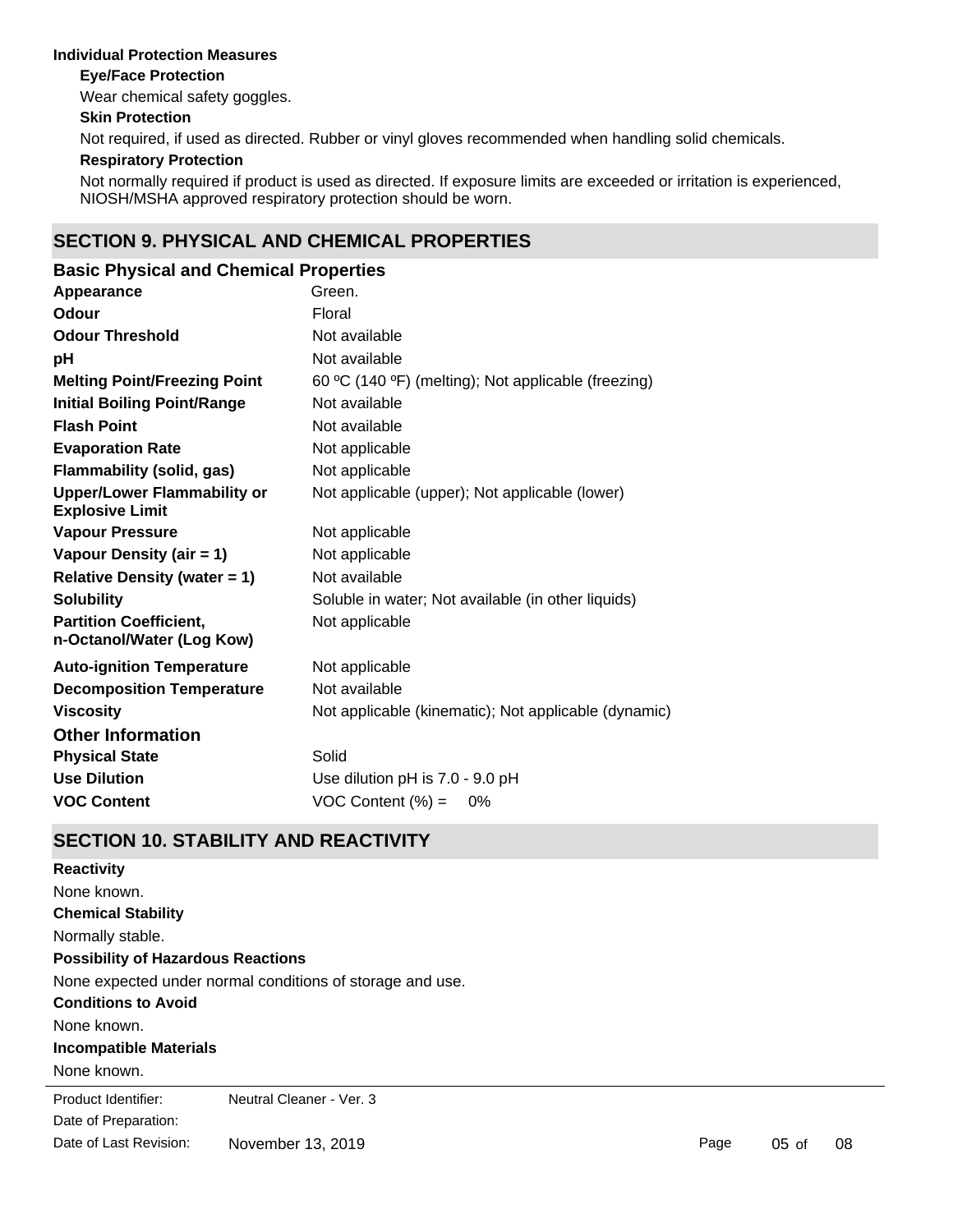None known.

# **SECTION 11. TOXICOLOGICAL INFORMATION**

# **Likely Routes of Exposure**

Eye contact; skin contact.

# **Acute Toxicity**

| <b>Chemical Name</b>                                             | <b>LC50</b>   | LD50 (oral)                                                                                           | LD50 (dermal) |  |  |
|------------------------------------------------------------------|---------------|-------------------------------------------------------------------------------------------------------|---------------|--|--|
| Benzenesulphonic acid,<br>C10-C13 alkyl derivs.,<br>sodium salts | Not available | 1020 mg/kg (rat)                                                                                      | Not available |  |  |
| LC50: No information was located.                                |               |                                                                                                       |               |  |  |
| LD50 (oral): No information was located.                         |               |                                                                                                       |               |  |  |
| LD50 (dermal): No information was located.                       |               |                                                                                                       |               |  |  |
| <b>Skin Corrosion/Irritation</b>                                 |               |                                                                                                       |               |  |  |
| Causes skin irritation.                                          |               |                                                                                                       |               |  |  |
| <b>Serious Eye Damage/Irritation</b>                             |               |                                                                                                       |               |  |  |
| Causes serious eye irritation.                                   |               |                                                                                                       |               |  |  |
| STOT (Specific Target Organ Toxicity) - Single Exposure          |               |                                                                                                       |               |  |  |
| <b>Inhalation</b>                                                |               |                                                                                                       |               |  |  |
| May cause irritation of respiratory tract.                       |               |                                                                                                       |               |  |  |
| Ingestion                                                        |               |                                                                                                       |               |  |  |
|                                                                  |               | Harmful if swallowed. Ingestion may cause gastrointestinal irritation, nausea, vomiting and diarrhea. |               |  |  |
| <b>Aspiration Hazard</b>                                         |               |                                                                                                       |               |  |  |
| No information was located.                                      |               |                                                                                                       |               |  |  |
| <b>STOT (Specific Target Organ Toxicity) - Repeated Exposure</b> |               |                                                                                                       |               |  |  |
| No information available.                                        |               |                                                                                                       |               |  |  |
| <b>Respiratory and/or Skin Sensitization</b>                     |               |                                                                                                       |               |  |  |
| No information available.                                        |               |                                                                                                       |               |  |  |
| Carcinogenicity                                                  |               |                                                                                                       |               |  |  |
| A5 - Not suspected as a human carcinogen.                        |               |                                                                                                       |               |  |  |
| <b>Reproductive Toxicity</b>                                     |               |                                                                                                       |               |  |  |
| <b>Development of Offspring</b>                                  |               |                                                                                                       |               |  |  |
| No information was located.                                      |               |                                                                                                       |               |  |  |
| <b>Sexual Function and Fertility</b>                             |               |                                                                                                       |               |  |  |
| No information was located.                                      |               |                                                                                                       |               |  |  |
| <b>Effects on or via Lactation</b>                               |               |                                                                                                       |               |  |  |
| No information was located.                                      |               |                                                                                                       |               |  |  |
| <b>Germ Cell Mutagenicity</b>                                    |               |                                                                                                       |               |  |  |
| Not mutagenic.                                                   |               |                                                                                                       |               |  |  |
| <b>Interactive Effects</b>                                       |               |                                                                                                       |               |  |  |
| No information was located.                                      |               |                                                                                                       |               |  |  |
| <b>Other Information</b>                                         |               |                                                                                                       |               |  |  |
| DDADUAT AT HAF DILLITIAN                                         |               |                                                                                                       |               |  |  |

# PRODUCT AT USE DILUTION

Product Identifier: Neutral Cleaner - Ver. 3 Executives are not known or expected under normal use. Date of Preparation: **Health injuries are not known or expected under normal use.** Date of Last Revision: November 13, 2019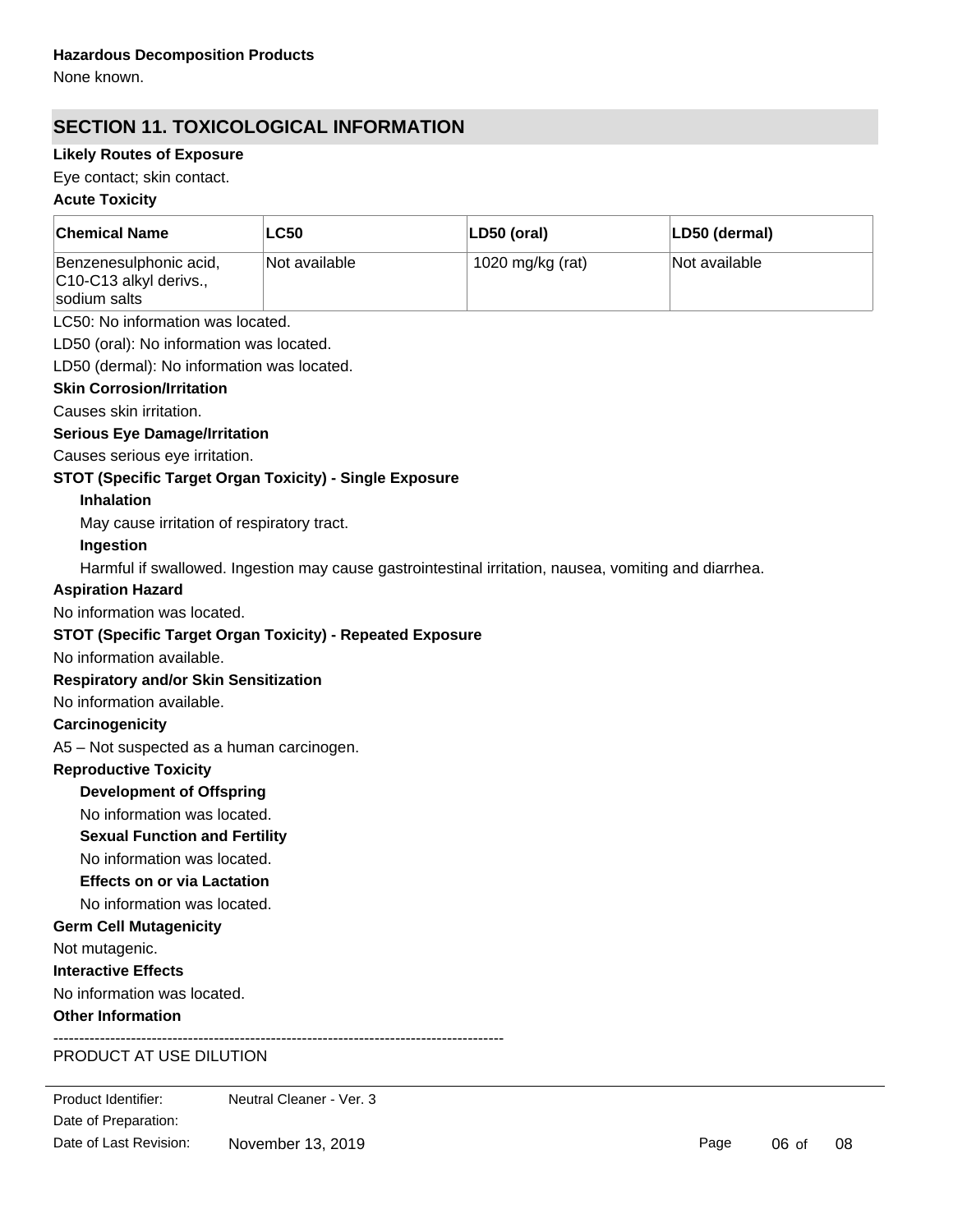Inhalation: Health injuries are not known or expected under normal use. Eye Contact: Health injuries are not known or expected under normal use. Skin Contact: Health injuries are not known or expected under normal use. Ingestion: Health injuries are not known or expected under normal use. ---------------------------------------------------------------------------------------

**SECTION 12. ECOLOGICAL INFORMATION**

### **Ecotoxicity**

The environmental impact of this product has not been fully investigated.

### **Acute Aquatic Toxicity**

| <b>Chemical Name</b>                                             | <b>LC50 Fish</b>                                          | <b>EC50 Crustacea</b>                                | <b>ErC50 Aquatic</b><br><b>Plants</b> | ErC50 Algae                                                                   |
|------------------------------------------------------------------|-----------------------------------------------------------|------------------------------------------------------|---------------------------------------|-------------------------------------------------------------------------------|
| Benzenesulphonic acid,<br>C10-C13 alkyl derivs.,<br>sodium salts | 1.67 mg/L (Lepomis<br>macrochirus<br>(bluegill); 96-hour) | 2.9 mg/L (Daphnia<br>magna (water flea);<br>48-hour) | Not available                         | $29 \text{ mg/L}$<br>(Pseudokirchneriella<br>subcapitata (algae);<br>96-hour) |
| 2-propenoic acid,<br>homopolymer, sodium salt                    | Not available                                             | Not available                                        | Not available                         | Not available                                                                 |

### **Persistence and Degradability**

No information available.

**Bioaccumulative Potential**

No information available.

### **Mobility in Soil**

No information was located.

### **Other Adverse Effects**

There is no information available.

# **SECTION 13. DISPOSAL CONSIDERATIONS**

### **Disposal Methods**

Dispose of contents and container in accordance with local, regional, national and international regulations.

# **SECTION 14. TRANSPORT INFORMATION**

Not regulated under Canadian TDG regulations. Not regulated under US DOT Regulations.

**Environmental Hazards** Not applicable

**Special Precautions** Not applicable

# **Transport in Bulk According to Annex II of MARPOL 73/78 and the IBC Code**

Not applicable

# **SECTION 15. REGULATORY INFORMATION**

**Canada Safety, Health and Environmental Regulations**

# **Domestic Substances List (DSL) / Non-Domestic Substances List (NDSL)**

All ingredients are listed on the DSL/NDSL.

### **USA**

# **Toxic Substances Control Act (TSCA) Section 8(b)**